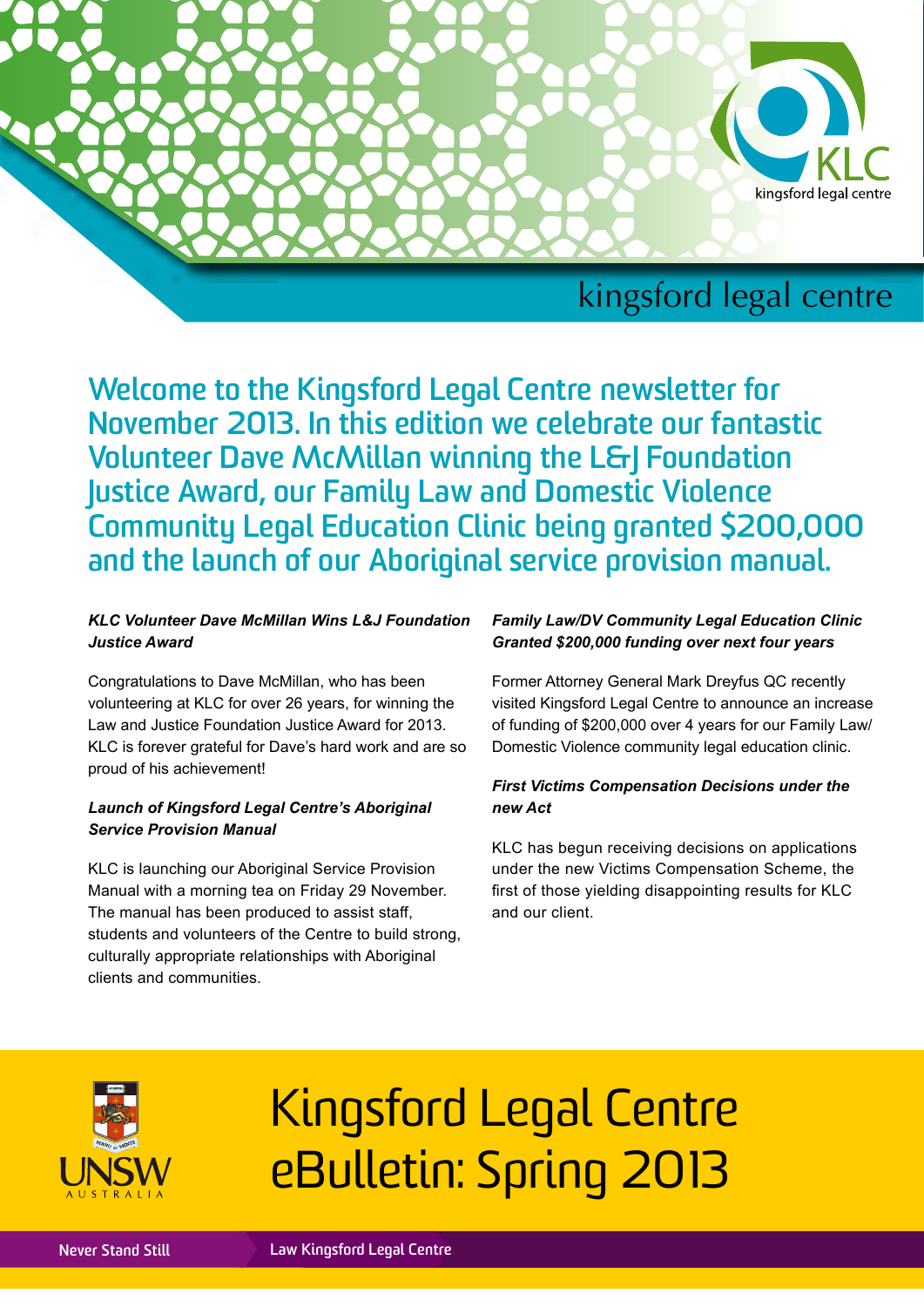

#### **KLC Volunteer Dave McMillan wins Law and Justice Foundation Justice Award**

One of KLC's long-time volunteers, Dave McMillan, won the Community Legal Centres NSW Award at the Law and Justice Foundation Award ceremony. This award is presented to someone who has demonstrated, in a voluntary capacity, outstanding commitment to improving access to justice in NSW, particularly for socially and economically disadvantaged people. Dave has been volunteering at KLC for over 26 years. He works for Legal Aid during the day and then comes in and helps us in the evening, once a fortnight. He is an outstanding lawyer who is compassionate along with his considerable skill and wisdom. Our students have been lucky to work with such an outstanding, ethical and professional lawyer. Dave is retiring from Legal Aid this year so the award has come at a fitting time. We are very proud of him and are delighted to see him publicly recognised.



**KLC Director Anna Cody and Dave McMillan (photo courtesy of L&J Foundation)**

#### **First Victims Compensation Decisions under the new Act**

KLC has received its first decision under the 'new' victims compensation rules. We lodged an application on behalf of our client in 2011. She had been living in an abusive relationship with her ex-partner for a long period of time. He had physically assaulted her and emotionally abused her many times during that period. We were originally hoping that she would receive up to \$10,000 in a 'domestic violence' claim under the 'old' victims compensation rules. Under the new rules she received an award of \$1,500 plus a payment of \$5,000 as a 'special transitional payment'. Many of our clients will not receive this transitional payment due to technical reasons. \$1,500 is clearly insufficient compensation for victims of long-standing domestic violence, and KLC will continue with its policy and law reform work on this issue.

#### **Aboriginal service provision manual**

On 29 November KLC will launch its *Working with Aboriginal clients at Kingsford Legal Centre* service provision manual. This manual has been produced to help staff, students and volunteers of the Centre to build strong, culturally appropriate relationships with Aboriginal clients and communities. The information in the manual is particular to the Randwick and Botany Local Government areas. The manual was a collaborative work by KLC's three wonderful Aboriginal Access Workers; Keith Ball, Ron Timbery and Kaleesha Morris. The manual will be available for download on our website shortly.



#### **Family Law/DV Community Legal Education Clinic granted \$200,000 funding over next four years**

On 8 August the then Attorney General Mark Dreyfus QC visited Kingsford Legal Centre to announce an increase of funding of \$200,000 over four years for our Family Law/Domestic Violence Community Legal Education Clinic. The Clinic runs three semesters per year with a maximum capacity of six students per semester. Students work intensively with local community organisations to design and present a relevant, informative workshop. The workshops are tailored to the specific needs of the participants, with a strong emphasis on group participation.



**Former Attorney-General Dreyfus (centre) and KLC Students**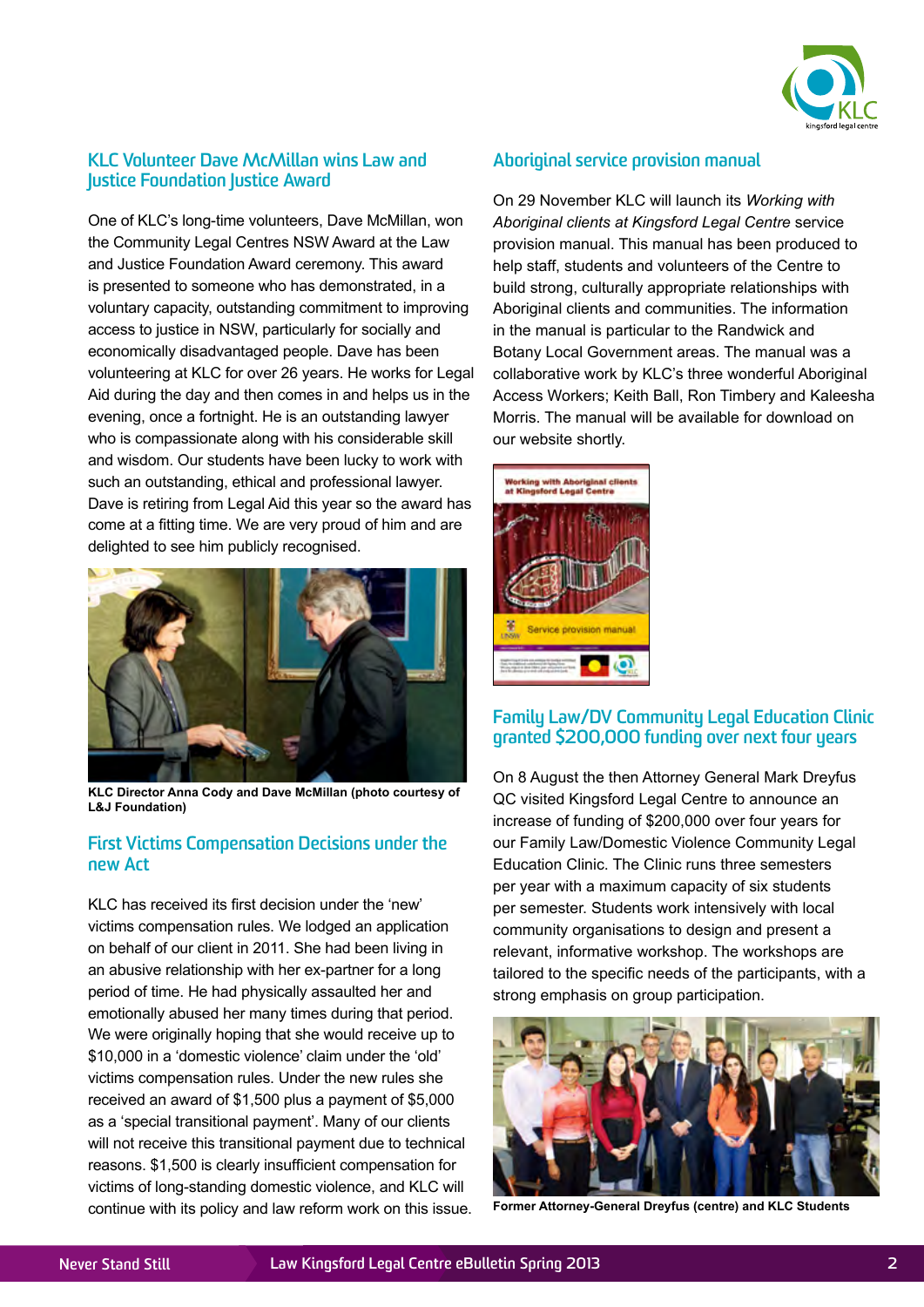

## **Staff**

#### **Staff changes**

KLC farewelled two of our secondees, Charmaine Roberts (Herbert Smith Freehills) and Dana Beiglari (Allens) in September. Both solicitors were an asset to the Centre and will be missed. We are delighted to welcome Emma Anderson, our new Herbert Smith Freehills secondee to the Centre.



**Emma Anderson and Dana Beiglari**

Our Employment Solicitor, Liz Meyer went on maternity leave in August. Liz has since given birth to a beautiful baby boy. Ex-KLC student Maria Nawaz has come back home to the Centre to take on the maternity leave position. We are enjoying working with Maria once again.



**New KLC Employment Solicitor – Maria Nawaz**

## **Law Reform and Policy**

#### **Inquiry into the prevalence of pregnancy related discrimination in employment**

The Australian Human Rights Commission (AHRC) recently announced they will be conducting an inquiry into the prevalence of pregnancy related discrimination in employment. We have been working closely with AHRC on this inquiry and recently sent letters to clients we had advised about issues relevant to this inquiry encouraging them to participate in a group consultation being held at the AHRC in November. We have also been promoting this inquiry within the CLC sector.

#### **Justice reinvestment**

KLC has been meeting with representatives from JustReinvest NSW who are trying to reduce the number of people in custody by campaigning for the reinvestment of money currently spent on custodial services, into services aimed at preventing people entering or returning to custody. We intend to promote this campaign in the local community with the aim of developing a justice reinvestment strategy in the local area.

#### **Human rights work**

We are working with National Association of Community Legal Centres and other non goverment organisations (NGOs) to respond to a request from an international NGO to comment on the implementation of recommendations made during Australia's Universal Periodic Review in 2010. We are providing comments on whether the *Australian Human Rights Action Plan 2010* adequately addresses the recommendations.

#### **Other submissions**

- NSW Attorney-General's Department about the impact of transcript fees on access to justice.
- NSW Parliamentary Committee on Law and Safety Inquiry into driver licence disqualification reform arguing that courts should be given more discretion to take into account the unique circumstances of each case when considering whether to disqualify a person from driving.
- KLC made two submissions on 30 September to Alex Greenwich MP about his *Anti-Discrimination*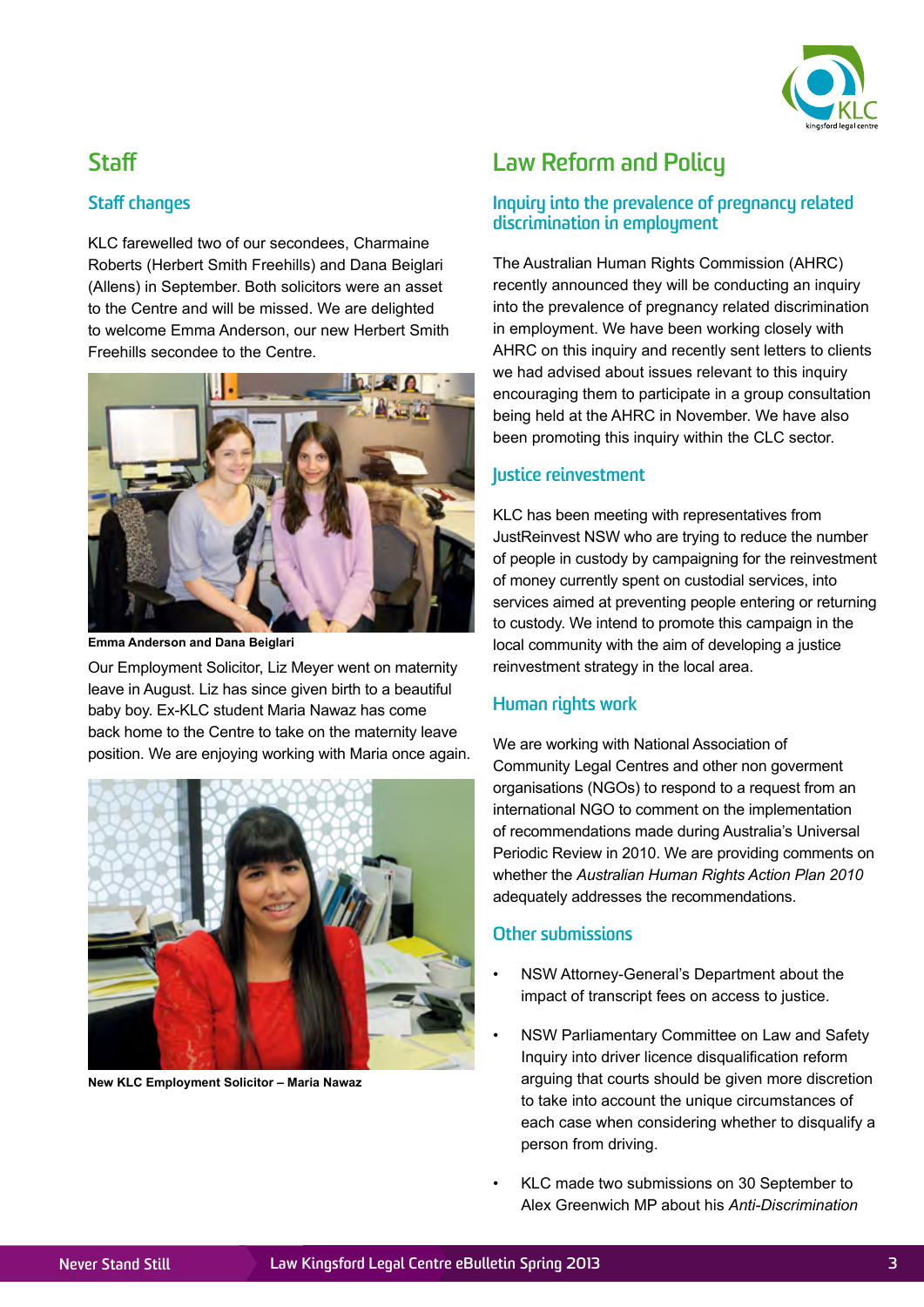

*(Private Education Authorities) Bill,* which seeks to remove current exceptions available to private schools to discriminate against students on the basis of their sex, disability, age, sexual orientation and transgender status. We supported the bill and encouraged him to consider amending the bill to also remove exemptions allowing religious organisations to discriminate.

- We provided advice to the La Perouse Aboriginal Land Council on 2 October about their draft submission on the review of the *Aboriginal Land Rights Act*, particularly their concerns about the proposal to give the NSW Aboriginal Land Council more power. We advised that the powers proposed were comparable to other statutory regulatory bodies but suggested that if they were concerned they could propose alternative accountability measures that would not involve giving the NSW Aboriginal Land Council more power.
- We sent letters to local MPs on 16 September and 8 October asking them to oppose the *Crimes Amendment (Zoe's Law) Bill* on the grounds that the reforms could have broader implications for women needing to have procedures carried out in the late stages of pregnancy. On 24 October 2013 Bruce Notley-Smith, Member for Coogee, indicated in Parliament that he intended to oppose the Bill.

## **Advice and Casework**

#### **Disability discrimination in accommodation**

KLC acted for a woman who is a carer for her partner. She moved to Sydney with her partner who was receiving hospital treatment and she lived in a private hotel. After a few weeks our client was told she had to move out of the private hotel because she was a disability pensioner. (This was just before the *Boarding Houses Act 2012* came into effect, which introduced higher standards for boarding houses accommodating people with disabilities.) Our client was only given two days notice of the eviction. She was homeless for a period and then found accommodation at a much higher cost. KLC represented the client in a disability discrimination complaint to the NSW Anti-Discrimination Board. At the conciliation conference the owner of the private hotel apologised to our client and agreed to pay her substantial compensation for her distress and economic loss.

#### **Pregnancy discrimination**

KLC solicitors acted for a woman who became pregnant and asked for leave from work for a few months after the birth. She was not entitled to parenting leave under the *National Employment Standards*. However, the employer agreed to leave without pay. After she gave birth the employer wrote to her saying that her position would not be kept open. The client made a complaint to the Australian Human Rights Commission but the complaint was not resolved by conciliation. KLC represented the client in an application to the Federal Circuit Court. The case was referred to mediation, but before mediation the parties negotiated a financial settlement.

## **Employment Law Clinic**

#### **Asian Women and Work Project**

In October, KLC met with Legal Aid to finalise the collaboration arising from the Asian Women at Work Community Legal Education Project which was funded as a partnership project with Legal Aid. The final stage of the Project is the publication of fact sheets in community languages. The factsheets were based on the workshops and outline employment law issues, identified by the participants in those workshops with plain English legal information.

KLC will be working to translate the first five factsheets and Legal Aid have agreed to publish the factsheets on their website.

#### **Client reinstated**

Our client was referred to KLC through Asian Women at Work. Our client had trouble with a colleague who continually harassed her. One day the colleague assaulted our client and she responded by hitting the perpetrator. Our client was summarily dismissed because the employer claimed she had assaulted her colleague. KLC acted for our client and filed an unfair dismissal claim. As a result of this our client was reinstated.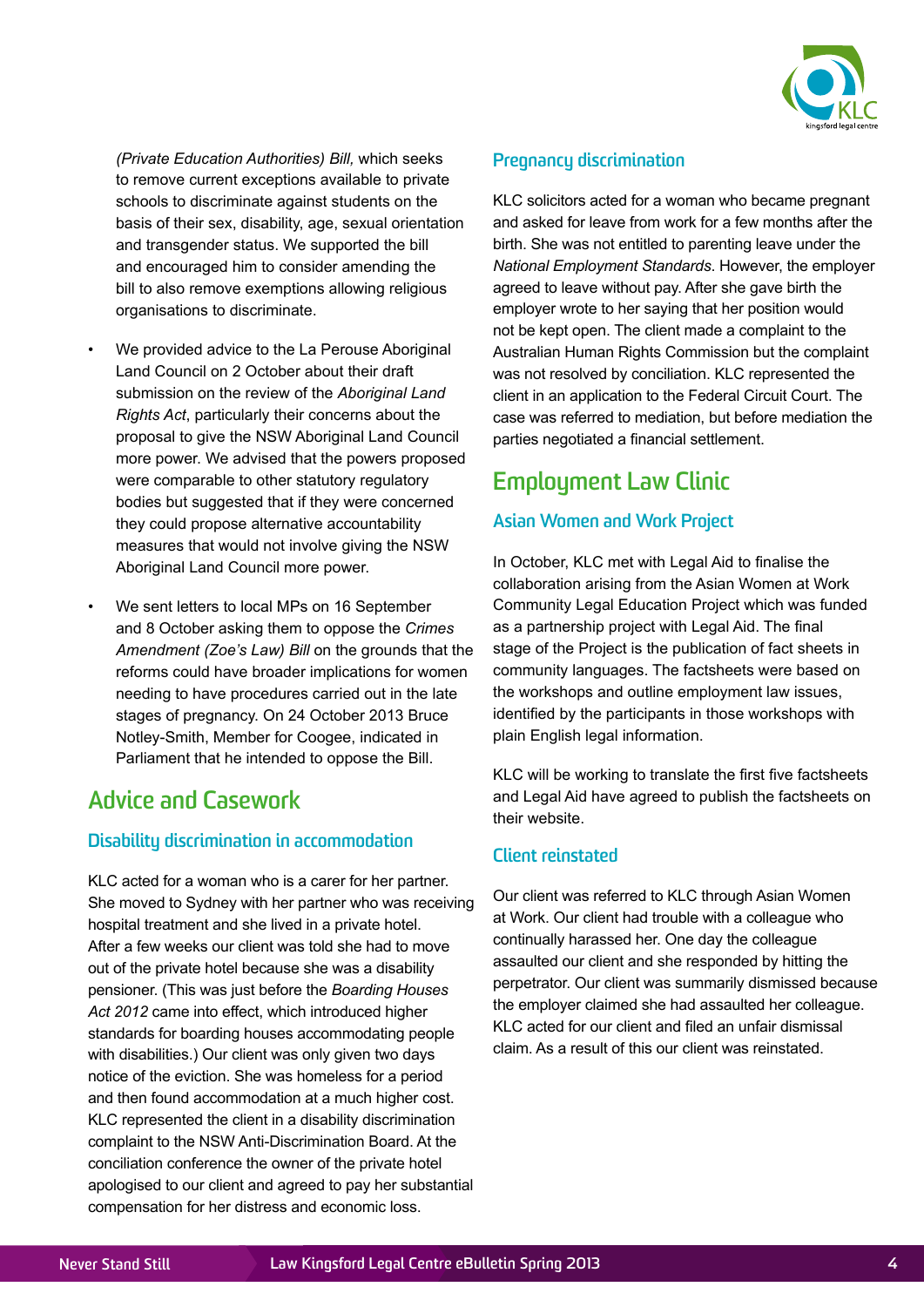

## **Clinical Legal Education**

#### **NACLC Conference**

KLC staff presented two workshops at the NACLC National Conference in July. One was on student expectations of clinical legal education and the other on working with government on law reform issues. The first paper analysed student evaluations of the course for the past six to seven years and showed that whilst students chose the course principally to gain practical skills, they also value the reflective elements of the course and gain an appreciation of access to justice issues as well as the effects of the law on the disenfranchised. The second workshop looked at how to work effectively with government on law reform agendas, including government departments and parliamentarians.

### **Family Law/Domestic Violence CLE Clinic**

There were three individual CLE presentations this semester to Royal Hospital for Women, Bondi Beach Cottage and SENC.

SENC, a Bengali womens' group also received a presentation by current students as part of a series of CLEs committed to at end of 2012, exposing the students to cultural issues and delivery through the use of interpreters.



**KLC Family Law students deliver CLE to community workers**

## **Aboriginal Access Program**

#### **Wills and planning days**

KLC together with Ashurst Australia will be hosting the CLE Free Wills and Planning Day for local Aboriginal community members on Tuesday 19 November at Yarra Bay House in La Perouse.

#### **Family law collaboration**

KLC is establishing a joint collaboration with Legal Aid Family Law Early Intervention Unit to provide a fortnightly family law outreach on a Tuesday morning at La Perouse. This will start in November.

## **Community Legal Education**

#### **Community Workers series**

KLC has continued its monthly community workshop series, and has had good attendance at the workshops. Recent workshops include *Mental Health Law* (September) and *Victims Compensation* (October). The October session was presented by KLC's Family Law/ Domestic Violence Clinic students.

#### **Tenancy CLE**

Two KLC students presented a great interactive workshop on tenancy at Sydney Multicultural Services. The participants were clients of the Service who had recently arrived in Australia. The workshop concentrated on tenants' rights and obligations and included the students providing legal information and acting out role-plays.

#### **Inner city CLC training**

KLC provided training on Employment Law and Discrimination Law to a group of community legal centre volunteers in August. The training was hosted by Mallesons and was attended by over 30 volunteer solicitors.

#### **Employment law CLE to TAFE**

KLC continued its relationship with Randwick TAFE by presenting to students studying English on Employment Law rights. These talks happen twice a year and are a great way to promote KLC and also spread knowledge on employment law to recently arrived migrants.

#### **Ngara Nura Agency Day**

KLC attended the Ngara Nura Agency Day at Long Bay prison in October. This is an information day for prisoners who have been participating in drug and alcohol rehabilitation programs and who are due to be released soon. Kellie McDonald spoke to the group